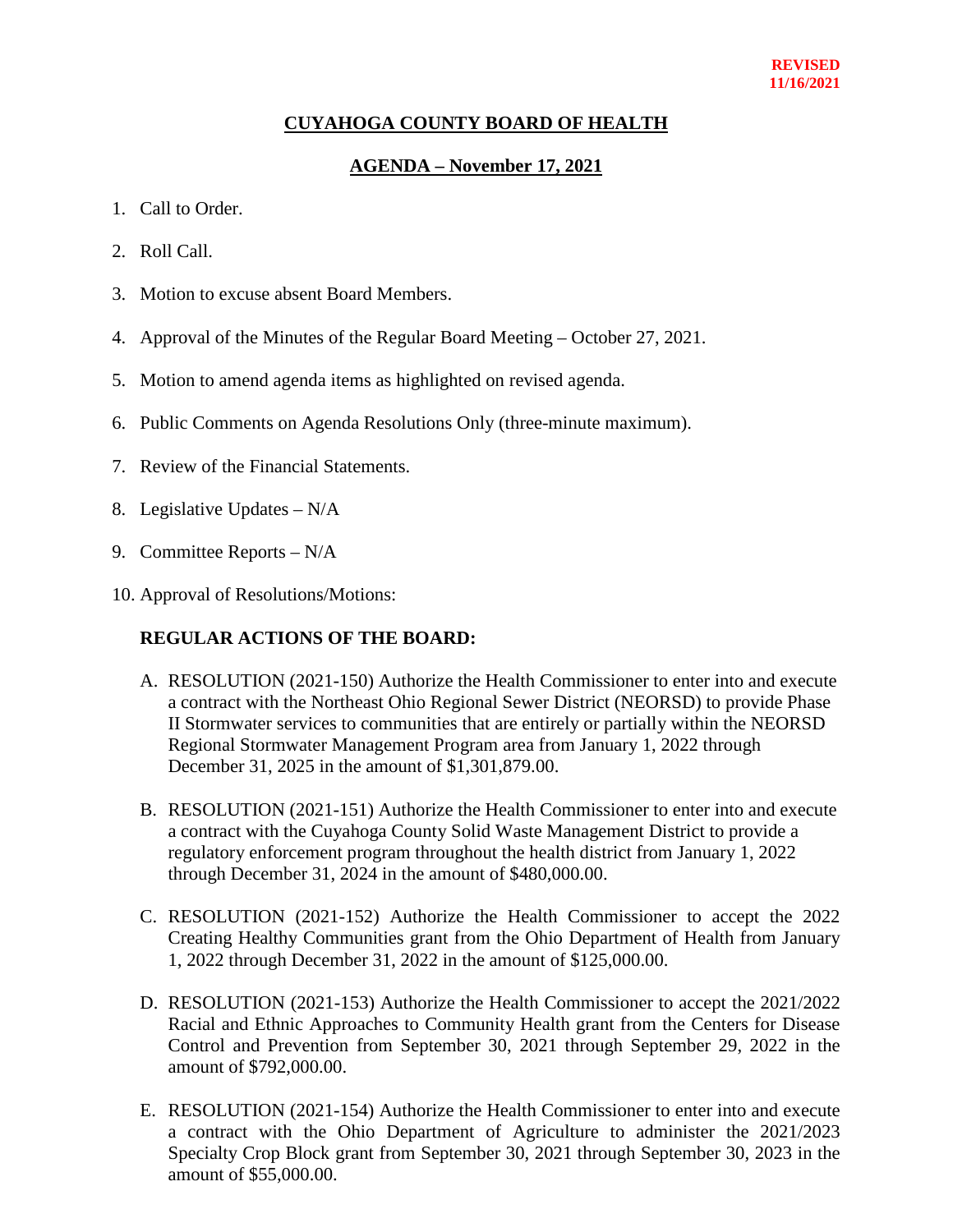- F. RESOLUTION (2021-155) Authorize the Health Commissioner to enter into and execute a contract with Birthing Beautiful Communities under the Maternal and Child Health grant from October 1, 2021 through September 30, 2022 in an amount not to exceed \$66,000.00.
- G. RESOLUTION (2021-156) To authorize the Health Commissioner to cancel an existing contract with the Cleveland Clinic Foundation under the 2021 HIV/STI Prevention grants effective November 10, 2021 (Resolution 2021-9).
- H. RESOLUTION (2021-157) To authorize payment for the contract and/or order with the following vendors:

| Vendor                    | Amount      | Date     | Purpose                   |
|---------------------------|-------------|----------|---------------------------|
| Weston Hurd               | \$8,635.00  | 09/01/21 | <b>Outside Counsel</b>    |
| Intentional Content, Inc. | \$20,000.00 | 07/01/21 | VE21 Mini-grant recipient |

I. RESOLUTION (2021-158) To revise the CCBH Healthcare Flexible Spending Account (FSA) annual maximum employee contribution amount for health care from \$2,750.00 to \$2,850.00 and to increase the maximum carryover amounts from \$550.00 to \$570.00 effective January 1, 2022.

# **BOARD ORDERS, RULES, FEES OR REGULATIONS:**

## **FIRST READING:**

None

## **SECOND READING:**

A. RESOLUTION (2021-145) To amend the Cuyahoga County Board of Health's Food Protection Program Fees pursuant to the Ohio Revised Code Sections 3717.25 and 3717.45 effective January 3, 2022 (First Reading-October 27, 2021).

# **THIRD READING:**

None

- 11. RESOLUTION (2021-159) Approval of the Consent Agenda as set forth in the attached schedules:
	- Schedule A Appropriation Measures. Schedule B Cash Transfers. Schedule C Routine Personnel Actions. Schedule D Employee Training and Travel Expenses. Schedule E Approval of Vouchers. (Available upon request) Schedule F CRC Report and Other Contracts.
- 12. Health Commissioner's Report (1) Medical Director Update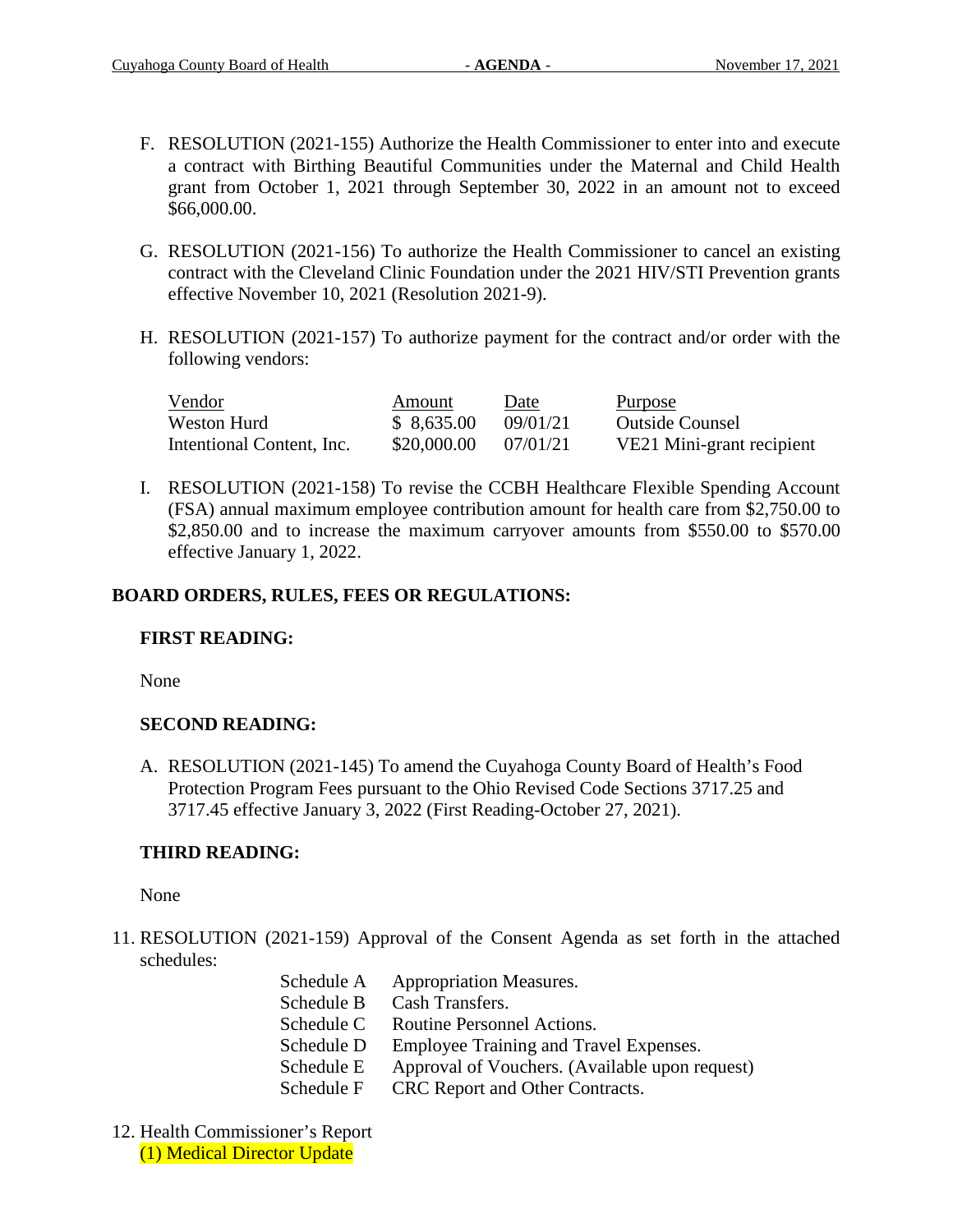- (2) Feed Our Future Program Update
- (3) COVID-19 Response Update
- 13. Public and Staff Comments (three-minute maximum).
- 14. Motion to adjourn to Executive Session to discuss personnel issues.
- 15. Miscellaneous Business
	- A. RESOLUTION (2021-160) Honoring the life of Cynthia Howell Miller and her years of dedicated public health service to the residents of Cuyahoga County.
- 16. Motion to adjourn the meeting.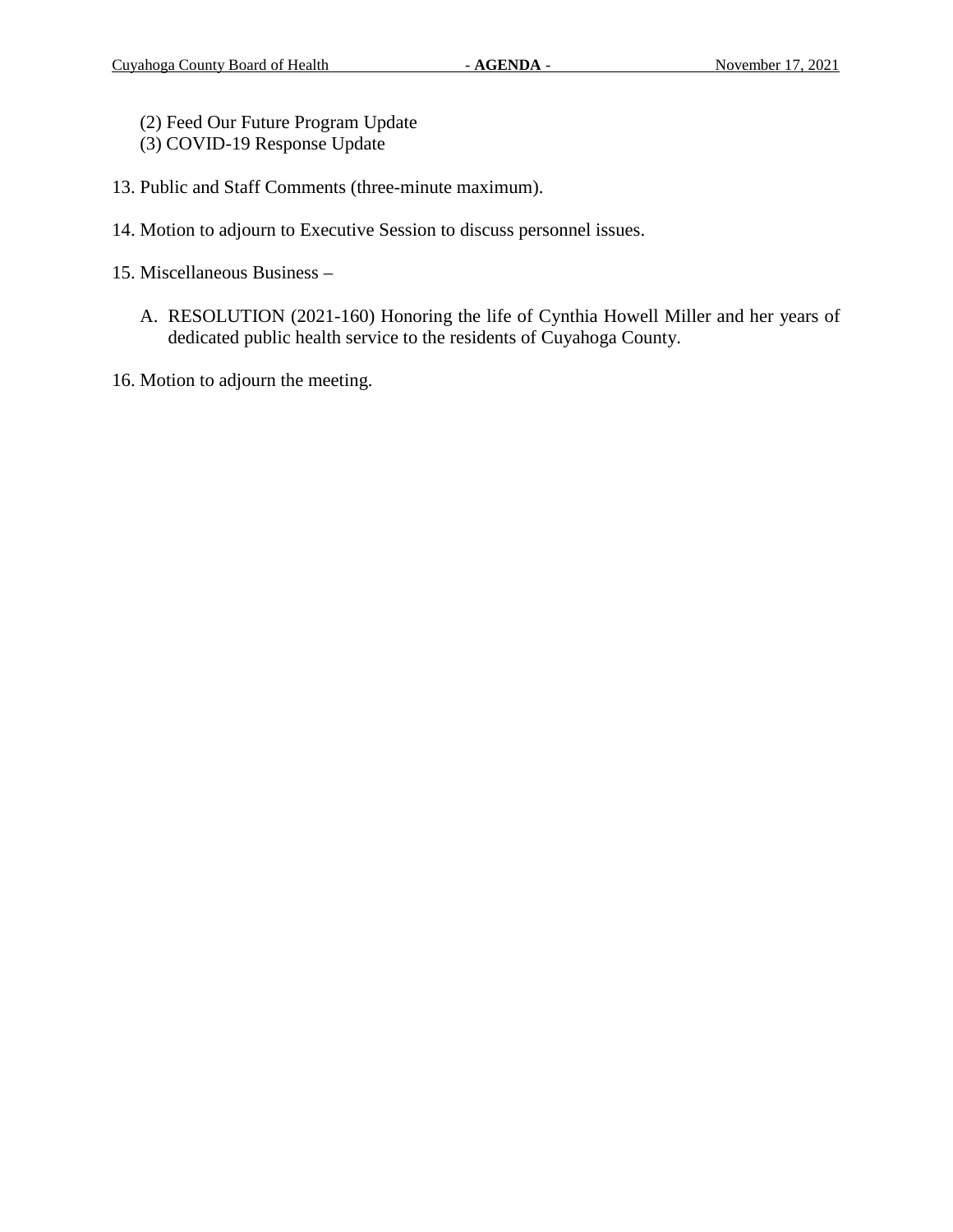## **SCHEDULE A APPROPRIATION MEASURES**

- 1. Establish Budgets
	- A. Establish a budget for the 2022 Creating Healthy Communities (CHC) grant in the amount of \$125,000.00 (ref. enclosed).
	- B. Establish a budget for the 2021/2022 Racial and Ethnic Approaches to Community Health (REACH) grant in the amount of \$792,000.00 (ref. enclosed).
- 2. Budget Revisions
	- A. Budget revision in the 2020 Aquatic Health & Safety Pilot grant to reduce the budget by \$187.50 (ref. enclosed).
	- B. Budget Revision in the 2021/2022 Ryan White Part A Program grant to redistribute \$74,438.59 (ref. enclosed).
	- C. Budget Revision in the 2021 HIV Prevention grant to redistribute \$59,442.21 (ref. enclosed).
	- D. Budget revision in the 2020/2021 Newborn Home Visiting grant to redistribute \$21,979.48 (ref. enclosed).
	- E. Budget revision in the 2020/2021 Cribs For Kids (C4K) to redistribute \$5,914.09 (ref. enclosed).
	- F. Budget revision in the 2020/2021 Child Fatality Review (CFR) grant to decrease the budget by \$7,538.02 (ref. enclosed).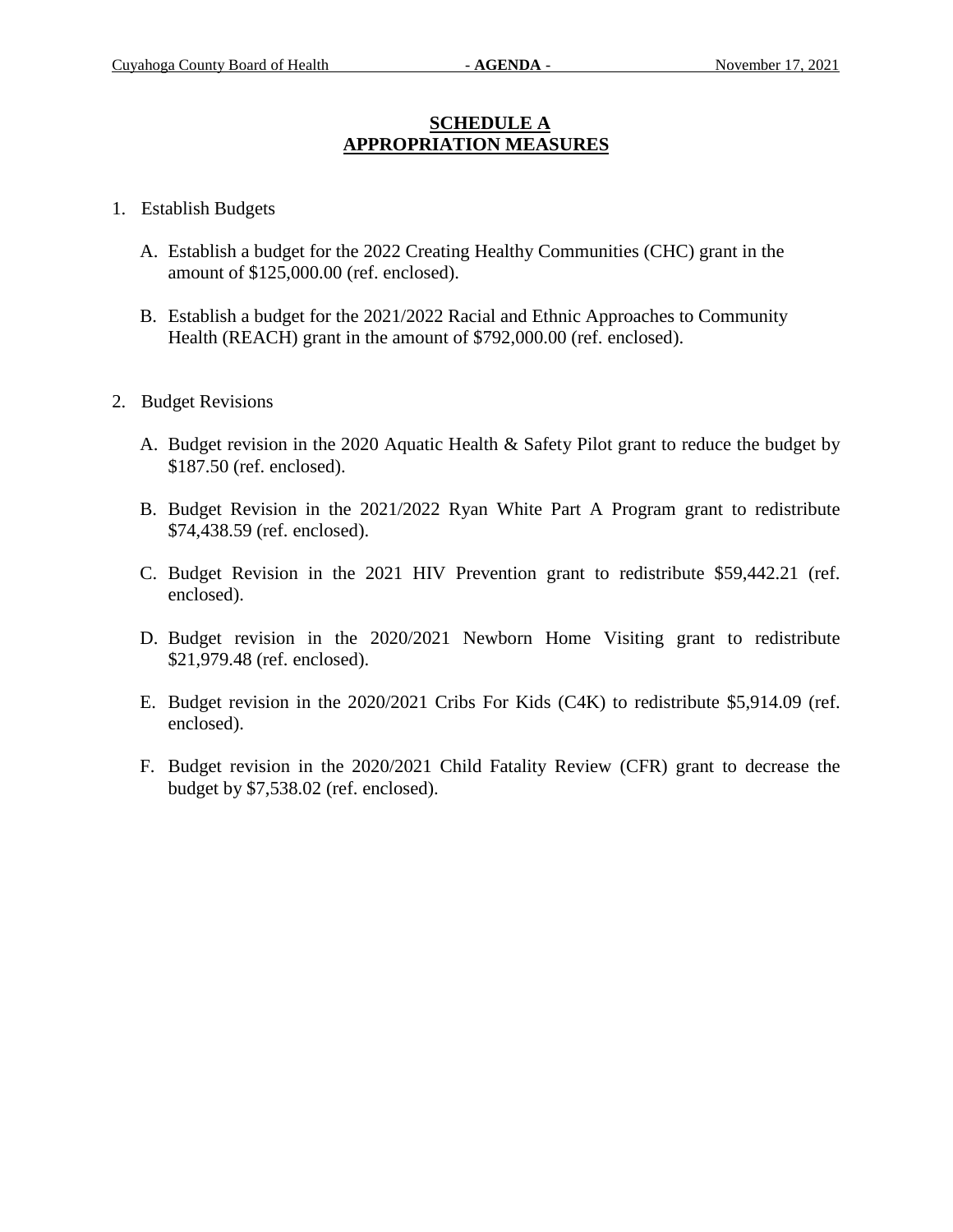# **SCHEDULE B CASH TRANSFERS**

1. Operating Transfers

None

2. Residual Equity Transfers

None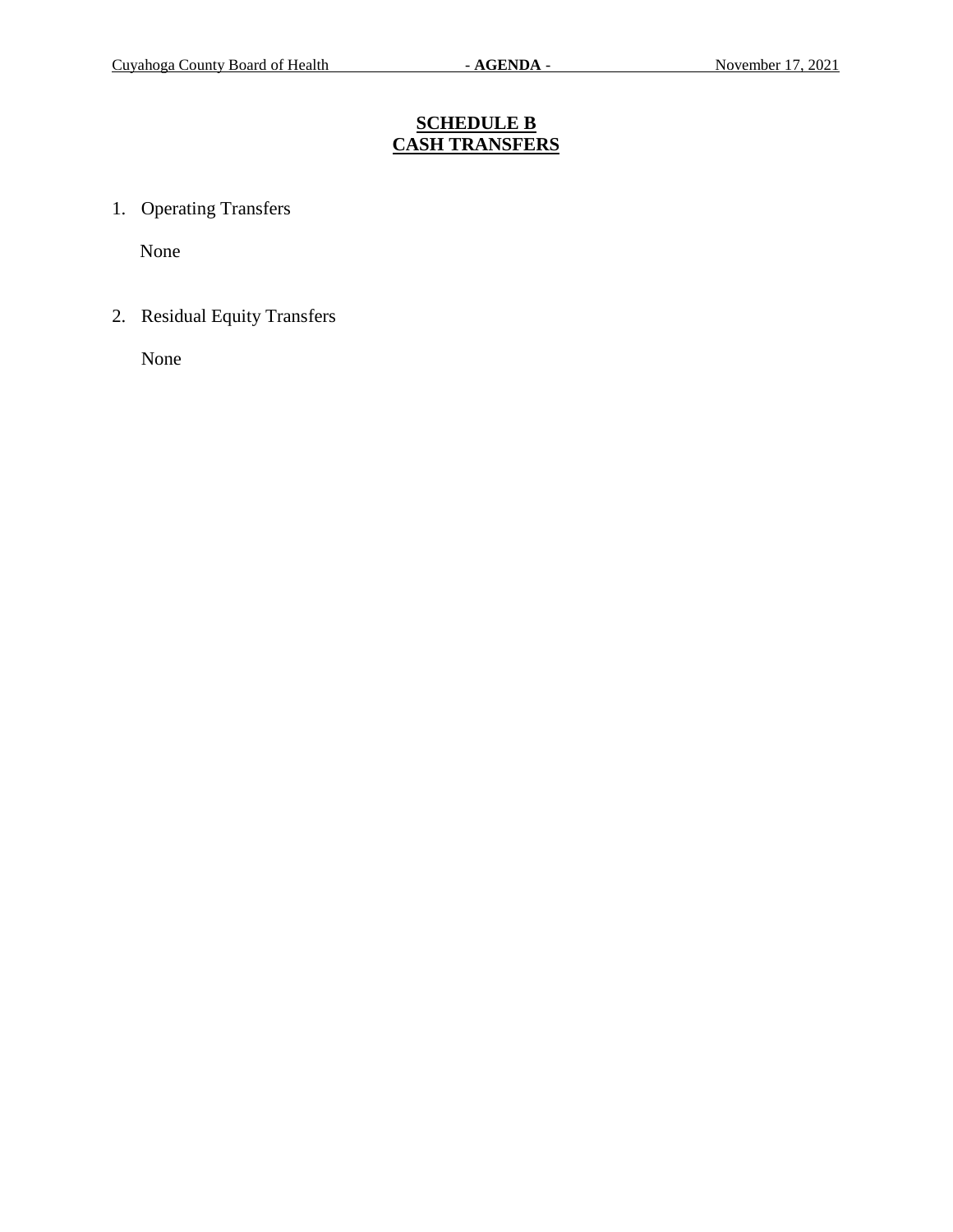### **SCHEDULE C ROUTINE PERSONNEL ACTIONS**

Unless otherwise specifically indicated, said appointments shall be effective as of the beginning of the next pay period following completion and satisfaction of any post offer requirements and signature as determined by the Director of Organizational Development.

Appointment(s):

A. TBD, General Counsel, Grade H, \$83,194.00 annually.

Resignation(s):

- A. Hannah Morgan, Administrative Assistant, effective October 8, 2021.
- B. Hunter Blessing, Sanitarian in Training, effective November 5, 2021.
- C. Sarae Johnson, Grant Coordinator, effective November 5, 2021.
- D. La'Tosha Glover, Human Resources Generalist, effective November 12, 2021.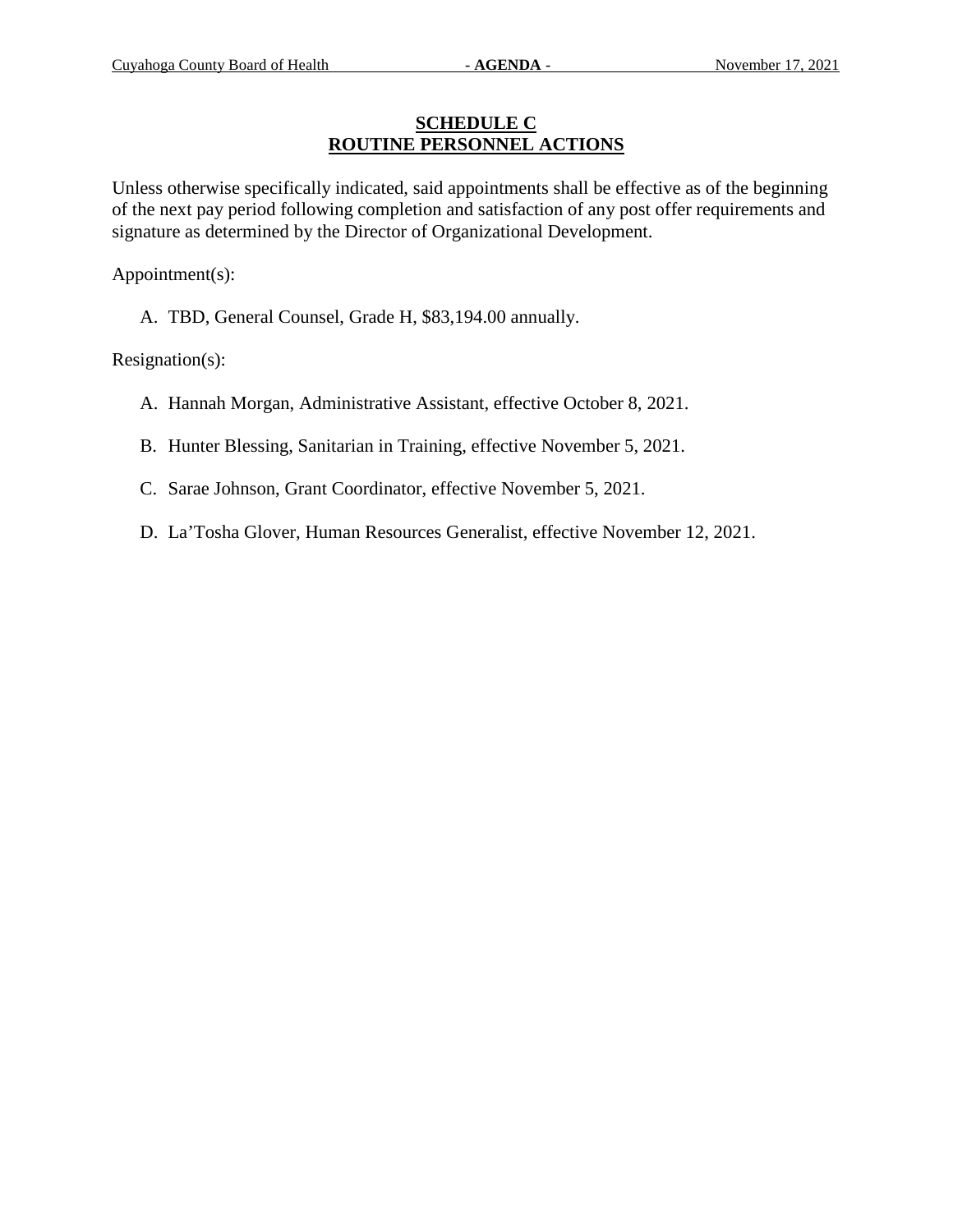## **SCHEDULE D EMPLOYEE TRAINING AND TRAVEL EXPENSES**

Administration

None

Environmental Public Health

None

Epidemiology, Surveillance and Informatics

None

Prevention and Wellness

None

\*Professional education under ONA contract.